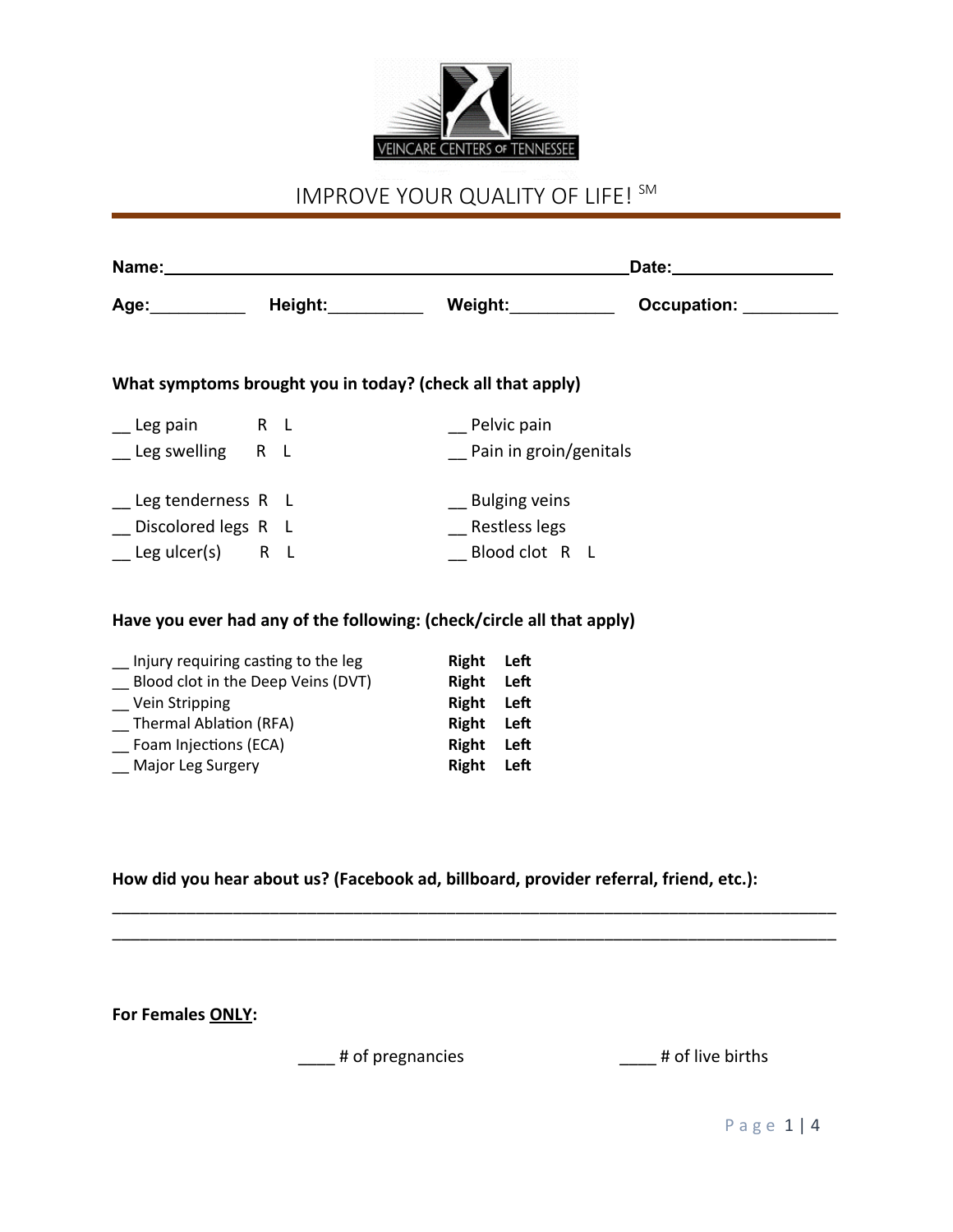# **Medical History- Please check all known medical problems:**

| High blood pressure | Hepatitis               | IBS/Crohn's        |
|---------------------|-------------------------|--------------------|
| <b>Diabetes</b>     | Kidney disease          | PCOS/Endometriosis |
| <b>Stroke</b>       | HIV/AIDS                | Fibromyalgia       |
| Heart disease       | Anxiety/Depression      | Chronic back pain  |
| High Cholesterol    | Chest pain/heart attack | Thyroid disease    |
| <b>Migraines</b>    | _ COPD/asthma           | Cancer             |
| Acid Reflux         | Anemia                  | Other:             |

# **Current Medications: (Include hormones, pain medications & vitamins)**

| <b>Medication</b> | <b>Dose</b> | <b>Frequency</b> | Route (Oral, Injectable) |
|-------------------|-------------|------------------|--------------------------|
|                   |             |                  |                          |
|                   |             |                  |                          |
|                   |             |                  |                          |
|                   |             |                  |                          |
|                   |             |                  |                          |
|                   |             |                  |                          |
|                   |             |                  |                          |
|                   |             |                  |                          |
|                   |             |                  |                          |
|                   |             |                  |                          |
|                   |             |                  |                          |

## **ALLERGIES:**

| <b>Substance</b> | <b>Reaction/Sensitivity</b> |
|------------------|-----------------------------|
|                  |                             |
|                  |                             |
|                  |                             |
|                  |                             |
|                  |                             |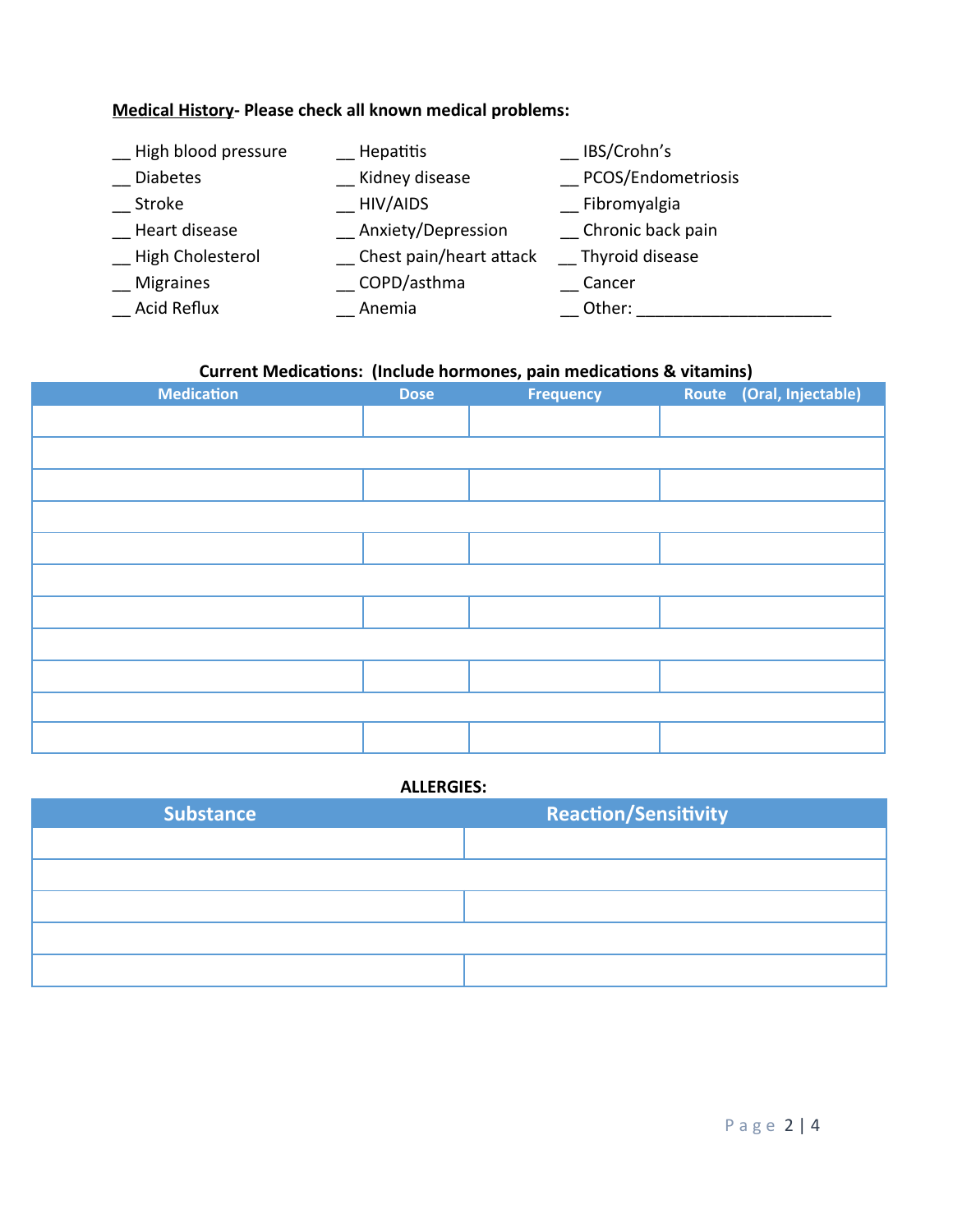**Past Surgical History** (please list all previous surgeries AND procedures):

| Date/Procedure_ |  |
|-----------------|--|
| Date/Procedure_ |  |
| Date/Procedure_ |  |
| Date/Procedure  |  |
| Date/Procedure  |  |
| Date/Procedure  |  |
| Date/Procedure  |  |

#### **Family History:**

**Does anyone in your FAMILY of any of the following problems?** (list who in your family this applies to)

\_\_ Varicose veins: \_\_\_\_\_\_\_\_\_\_\_\_\_\_\_\_\_\_\_\_\_\_\_\_\_\_\_\_\_\_\_\_\_\_\_\_\_\_\_\_\_\_\_\_\_\_\_\_\_\_\_\_\_\_\_\_\_\_\_\_\_\_\_\_\_\_\_\_\_\_

- \_\_ Stroke: \_\_\_\_\_\_\_\_\_\_\_\_\_\_\_\_\_\_\_\_\_\_\_\_\_\_\_\_\_\_\_\_\_\_\_\_\_\_\_\_\_\_\_\_\_\_\_\_\_\_\_\_\_\_\_\_\_\_\_\_\_\_\_\_\_\_\_\_\_\_\_\_\_\_\_\_
- \_\_ Clotting disorder: \_\_\_\_\_\_\_\_\_\_\_\_\_\_\_\_\_\_\_\_\_\_\_\_\_\_\_\_\_\_\_\_\_\_\_\_\_\_\_\_\_\_\_\_\_\_\_\_\_\_\_\_\_\_\_\_\_\_\_\_\_\_\_\_\_\_\_\_
- \_\_ Blood clot/DVT:\_\_\_\_\_\_\_\_\_\_\_\_\_\_\_\_\_\_\_\_\_\_\_\_\_\_\_\_\_\_\_\_\_\_\_\_\_\_\_\_\_\_\_\_\_\_\_\_\_\_\_\_\_\_\_\_\_\_\_\_\_\_\_\_\_\_\_\_\_\_

#### **Social History:**

| Do you have an allergy to metal?         | N | What metal?                                           |
|------------------------------------------|---|-------------------------------------------------------|
| Are you allergic to iodine or shellfish? | N | Reaction:                                             |
| Are you allergic to tape?                | N | What type?                                            |
| Are you latex sensitive?                 | N | Reaction:                                             |
| Do you smoke?                            | N | packs/day<br>$\Box$ pipe, cigar<br>$\sqcup$<br>' vape |
| Do you consume alcohol?                  | N | drinks/week $\Box$ beer/wine<br>$\Box$ liquor         |
| Do you consume recreational drugs?       | N | Type:                                                 |

**(For Office Use Only) Best Fit Thigh:\_\_\_\_\_\_\_\_\_\_\_\_\_\_\_\_\_\_\_\_\_\_\_\_\_\_\_\_\_\_\_\_\_**

## **Leg Measurements Best Fit Calf:**

| <b>Right Leg</b> |      |       |      |       |       |     | Left Leg |     |
|------------------|------|-------|------|-------|-------|-----|----------|-----|
|                  |      |       |      |       |       | Cal |          |     |
| Date             | Time | Ankle | Calf | Thigh | Ankle |     | Thigh    | Lei |
|                  |      |       |      |       |       |     |          |     |
|                  |      |       |      |       |       |     |          |     |

| Left Leg |     |       |                |                 |  |  |
|----------|-----|-------|----------------|-----------------|--|--|
| Ankle    | Cal | Thigh | Calf<br>Length | Thigh<br>Length |  |  |
|          |     |       |                |                 |  |  |